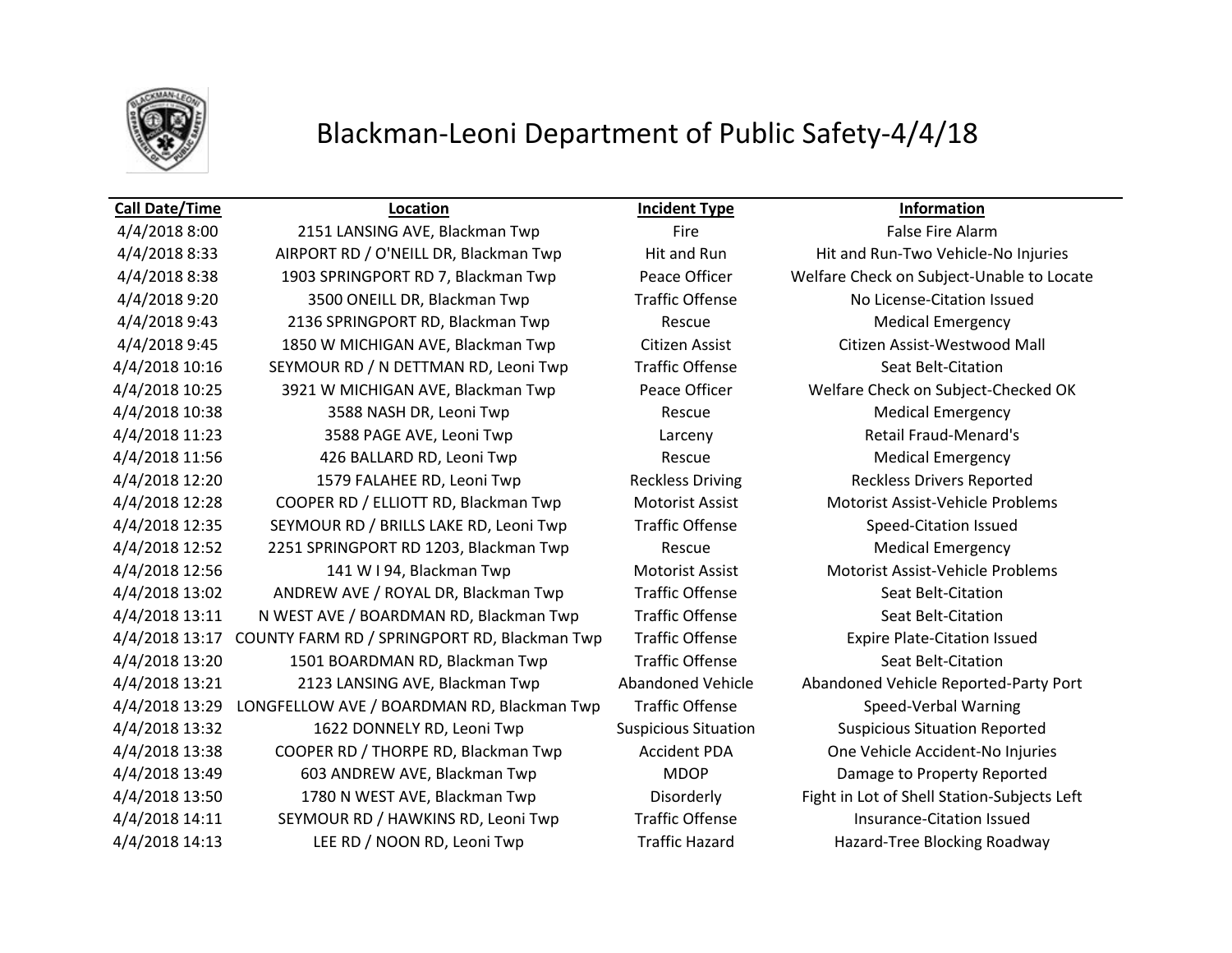

## Blackman-Leoni Department of Public Safety-4/4/18

## **Call Date/Time Location Incident Type Information**

4/4/2018 14:29 TRUMBLE RD / HAWKINS RD, Leoni Twp Traffic Offense Cracked Windshield-Verbal Warning 4/4/2018 14:40 1996 W PARNALL RD, Blackman Twp Warrants Warrant Pick-Up-Ingham County 4/4/2018 15:01 ANN ARBOR RD / FOX RD, Leoni Twp Animal Complaint Loose Dog-Unable to Locate 4/4/2018 15:04 4084 YORK LN, Blackman Twp Rescue Medical Emergency 4/4/2018 15:42 W PARNALL RD / LANSING AVE, Blackman Twp Accident PDA Two Vehicle Accident-No Injuries 4/4/2018 15:47 1850 W MICHIGAN AVE, Blackman Twp Disorderly Subject Refusing to Leave-Westwood Mall 4/4/2018 16:20 **E I 94 / N ELM RD, Blackman Twp** Motorist Assist Motorist Assist-Vehicle Problems 4/4/2018 16:28 NAPOLEON RD / MOON LAKE RD, Leoni Twp Traffic Hazard Hazard-Tree Blocking Roadway 4/4/2018 16:50 4296 KINGSTON LN, Blackman Twp Domestic Domestic Assault Reported-Prosecutor Review 4/4/2018 18:05 1434 GALLERY PLACE DR 1, Blackman Twp Rescue Medical Emergency 4/4/2018 18:36 1816 W MICHIGAN AVE, Blackman Twp Rescue Medical Emergency 4/4/2018 18:42 N ELM RD / O'LEARY RD, Blackman Twp Weapons Subject Had Expired CPL Permit-Prosecutor Review 4/4/2018 20:05 BOARDMAN RD / N WISNER ST, Blackman Twp Traffic Offense Obstructed Plate-Verbal Warning 4/4/2018 20:25 1425 N ELM RD, Blackman Twp Field Contact Trespassers-Hillcrest Cemetery-Verbal Warning 4/4/2018 20:26 925 LONGFELLOW AVE, Blackman Twp Traffic Hazard Hazard-Tree Blocking Roadway 4/4/2018 20:42 3300 SPIREA CT 426, Blackman Twp Peace Officer Welfare Check on Subject-Checked OK 4/4/2018 21:29 W I 94 / HAWKINS RD, Leoni Twp Traffic Offense Defective Equipment-Verbal Warning 4/4/2018 21:52 AIRPORT RD / COUNTY FARM RD, Blackman Twp Suspicious Situation Suspicious Situation Reported 4/4/2018 22:13 2875 FOX RD, Leoni Twp Suspicious Situation Suspicious Situation Reported 4/4/2018 22:29 BOARDMAN RD / LONGFELLOW AVE, Blackman Twp Traffic Hazard Hazard-Subject Walking in Roadway 4/4/2018 22:31 2950 PHEASANT RUN DR C, Blackman Twp Peace Officer Welfare Check on Subject-Checked OK 4/4/2018 23:31 PAGE AVE / LONG AVE, Leoni Twp Animal Complaint Dog Bite Reported 4/4/2018 23:44 901 ROSEHILL RD, Blackman Twp Domestic Domestic Assault Reported-Prosecutor Review 4/5/2018 0:05 W I 94 / HAWKINS RD, Leoni Twp Motorist Assist Motorist Assist-Vehicle Problems 4/5/2018 2:41 2401 SHIRLEY DR, Blackman Twp Suspicious Situation Suspicious Situation Reported A/5/2018 3:55 3270 DERBYSHIRE ST, Blackman Twp Rescue Rescue Medical Emergency 4/5/2018 4:43 145 E I 94, Leoni Twp Motorist Assist Motorist Assist-Vehicle Problems 4/5/2018 5:07 3640 PAGE AVE, Leoni Twp Accident PDA One Vehicle Accident-No Injuries